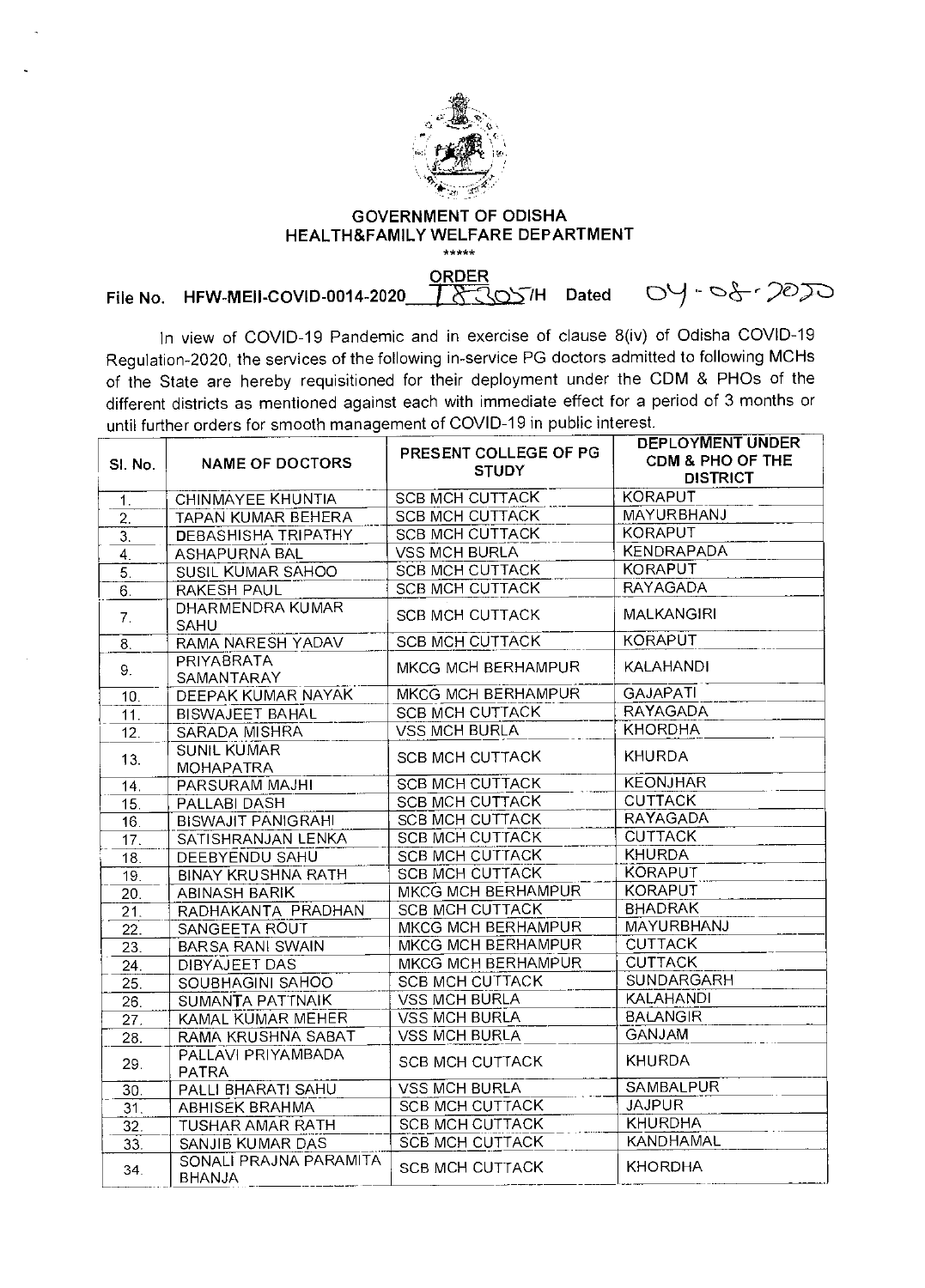| 35.             | SUDHIR RANJAN SENAPATI   | MKCG MCH BERHAMPUR        | <b>KEONJHAR</b>    |
|-----------------|--------------------------|---------------------------|--------------------|
| 36.             | OMSWAROOP HOTA           | <b>VSS MCH BURLA</b>      | <b>SUBARNAPUR</b>  |
| 37.             | SNIGDHARANI DEO          | <b>VSS MCH BURLA</b>      | <b>RAYAGADA</b>    |
| 38.             | AMAN KUMAR BEHERA        | MKCG MCH BERHAMPUR        | <b>KHURDA</b>      |
| 39 <sup>7</sup> | BIBEKA KUMAR PANDA       | MKCG MCH BERHAMPUR        | <b>BALASORE</b>    |
| 40.             | PRITISH MOHAPATRA        | <b>VSS MCH BURLA</b>      | DHENKANAL          |
| 41.             | ARPITA PANDA             | <b>SCB MCH CUTTACK</b>    | <b>CUTTACK</b>     |
| 42.             | AMIYA RANJAN SAHOO       | <b>SCB MCH CUTTACK</b>    | <b>MALKANGIRI</b>  |
| 43              | <b>ABHIJIT SHARMA</b>    | <b>VSS MCH BURLA</b>      | SAMBALPUR          |
| 44.             | SWETALIN MISHRA          | <b>SCB MCH CUTTACK</b>    | <b>KHURDHA</b>     |
| 45.             | DEBARANJAN KABI          | <b>SCB MCH CUTTACK</b>    | <b>BALASORE</b>    |
| 46.             | KASTURI RAMAN SINGH      | <b>SCB MCH CUTTACK</b>    | <b>BOLANGIR</b>    |
|                 | SUBHAMAYA CHINMAYA       |                           |                    |
| 47.             | <b>SWAIN</b>             | <b>VSS MCH BURLA</b>      | <b>PURI</b>        |
| 48.             | DEEPAK KUMAR MEHER       | <b>VSS MCH BURLA</b>      | <b>BALANGIR</b>    |
| 49.             | <b>BISHWAJIT MUND</b>    | <b>VSS MCH BURLA</b>      | <b>KALAHANDI</b>   |
| 50.             | SHESHADEV KUMBHAR        | <b>SCB MCH CUTTACK</b>    | <b>CUTTACK</b>     |
| 51.             | SIDHARTH SANKAR DHAL     | <b>SCB MCH CUTTACK</b>    | NABARANGAPUR       |
|                 |                          |                           |                    |
| 52.             | <b>KRUSHNA CHANDRA</b>   | <b>SCB MCH CUTTACK</b>    | <b>MALKANGIRI</b>  |
|                 | <b>BAKSHI</b>            |                           |                    |
| 53.             | <b>TAPAS KUMAR PANDA</b> | <b>SCB MCH CUTTACK</b>    | MAYURBHANJ         |
| 54.             | SATEJ PATNAIK            | <b>SCB MCH CUTTACK</b>    | <b>GANJAM</b>      |
| 55.             | AMIYA RANJAN PARIDA      | <b>SCB MCH CUTTACK</b>    | <b>KENDRAPARA</b>  |
| 56.             | ROJALIN PANDA            | <b>SCB MCH CUTTACK</b>    | <b>ANGUL</b>       |
| 57.             | PRADEEP KUMAR            | <b>SCB MCH CUTTACK</b>    | KANDHAMAL          |
|                 | PRADHAN                  |                           |                    |
| 58.             | MALAY KUMAR MOHANTA      | <b>SCB MCH CUTTACK</b>    | MAYURBHANJ         |
| 59.             | ROSHAN KUMAR MEHER       | <b>SCB MCH CUTTACK</b>    | SAMBALPUR          |
| 60.             | RAJASHREE SAHOO          | MKCG MCH BERHAMPUR        | <b>KHURDA</b>      |
| 61.             | SUBHASIS SATAPATHY       | <b>VSS MCH BURLA</b>      | <b>JAJPUR</b>      |
| 62.             | AYASHA PANDA             | <b>MKCG MCH BERHAMPUR</b> | <b>BALANGIR</b>    |
| 63.             | ANCHAL DALAI             | <b>SCB MCH CUTTACK</b>    | KORAPUT            |
| 64.             | <b>BIKRAM SWAIN</b>      | <b>SCB MCH CUTTACK</b>    | <b>KHURDA</b>      |
| 65.             | SAIRINDRI SAHOO          | MKCG MCH BERHAMPUR        | <b>KHURDHA</b>     |
| 66.             | <b>BIKASH PANDA</b>      | <b>VSS MCH BURLA</b>      | <b>RAYAGADA</b>    |
| 67.             | PREETAM KUMAR RATH       | <b>MKCG MCH BERHAMPUR</b> | KANDHAMAL          |
| 68.             | RAKESH SAHOO             | <b>VSS MCH BURLA</b>      | RAYAGADA           |
| 69.             | SNEHA SHREE SAMAL        | MKCG MCH BERHAMPUR        | DHENKANAL          |
| 70.             | <b>BHAWANI SHANKAR</b>   | <b>VSS MCH BURLA</b>      | <b>BOLANGIR</b>    |
|                 | <b>MOHANTY</b>           |                           |                    |
| 71.             | PRAJNAPARIMITA MEHER     | <b>VSS MCH BURLA</b>      | <b>BOLANGIR</b>    |
| 72.             | ARUN KUMAR PATRO         | <b>VSS MCH BURLA</b>      | <b>GANJAM</b>      |
| 73.             | NIRANJAN PUTHAL          | <b>SCB MCH CUTTACK</b>    | <b>GAJAPATI</b>    |
| 74.             | <b>BICHISMITA JENA</b>   | <b>SCB MCH CUTTACK</b>    | <b>KEONJHAR</b>    |
| 75.             | SWAGAT AGASTI            | <b>SCB MCH CUTTACK</b>    | <b>KHURDHA</b>     |
| 76.             | <b>BISWA ADITYA</b>      | <b>SCB MCH CUTTACK</b>    | KANDHAMAL          |
|                 | <b>BAHUBALENDRA</b>      |                           |                    |
| 77.             | ABINASH ANANTA NEGI      | HI TECH MCH BBSR (MGT)    | <b>KALAHANDI</b>   |
| 78.             | <b>DHIRA RANJAN</b>      | <b>SCB MCH CUTTACK</b>    | <b>BARGARH</b>     |
|                 | <b>SATAPATHY</b>         |                           |                    |
| 79.             | RAJESH PRASAD PANDA      | <b>SCB MCH CUTTACK</b>    | <b>KORAPUT</b>     |
| 80.             | <b>JAGANNATH DAS</b>     | <b>VSS MCH BURLA</b>      | <b>NABARANGPUR</b> |
| 81.             | PREITY PRIYADARSHINI     | MKCG MCH BERHAMPUR        | <b>GANJAM</b>      |
| 82.             | MONALISA JENA            | <b>VSS MCH BURLA</b>      | <b>SAMBALPUR</b>   |
| 83.             | <b>TUSAR RANJAN</b>      | MKCG MCH BERHAMPUR        | <b>KHURDA</b>      |
|                 | <b>PANIGRAHI</b>         |                           |                    |
| 84.             | <b>BISWANATH SAHU</b>    | <b>VSS MCH BURLA</b>      | <b>BARGARH</b>     |
| 85.             | STHITA PRAJNYA BEURA     | HITECH MCH BBSR           | <b>CUTTACK</b>     |
| 86.             | SATYASWARUP PATNAIK      | MKCG MCH BERHAMPUR        | <b>GANJAM</b>      |
| 87.             | AJAYA KUMAR DAS          | <b>MKCG MCH BERHAMPUR</b> | KANDHAMAL          |
| 88.             | DIVYASHREE PATHI         | <b>SCB MCH CUTTACK</b>    | <b>KHORDA</b>      |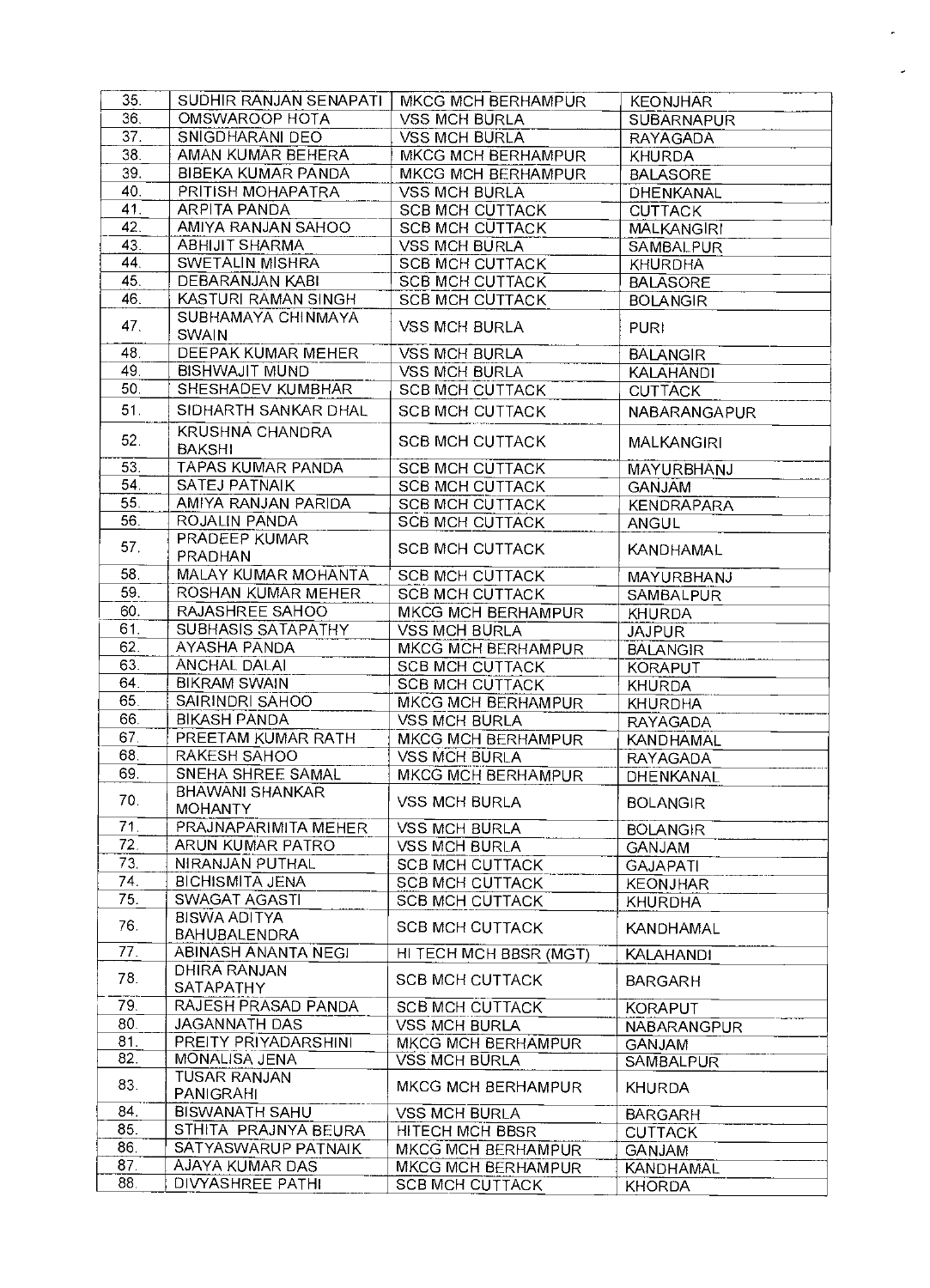| 89.                | SIDHARTH SINHA              | <b>SCB MCH CUTTACK</b> | <b>KORAPUT</b>    |
|--------------------|-----------------------------|------------------------|-------------------|
| 90.                | AMIT KUMAR MOHANTY          | SCB MCH CUTTACK        | <b>KHURDHA</b>    |
| 91.                | RAKESH ROSHAN BEHERA        | <b>VSS MCH BURLA</b>   | <b>ANGUL</b>      |
| 92.                | <b>MANISH PANIGRAHI</b>     | <b>VSS MCH BURLA</b>   | NAYAGARH          |
| 93                 | SASMITA SAHOO               | SCB MCH CUTTACK        | <b>KORAPUT</b>    |
| 94.                | PRABIN KUMAR JENA           | HITECH MCH BBSR        | <b>RAYAGADA</b>   |
| 95.                | NIRMALYA SWAIN              | MKCG MCH BERHAMPUR     | <b>BHADRAK</b>    |
|                    |                             | <b>VSS MCH BURLA</b>   | <b>BARGARH</b>    |
| 96.                | <b>BIKASH PADHAN</b>        |                        | <b>CUTTACK</b>    |
| 97                 | PRIYANKA JENA               | MKCG MCH BERHAMPUR     | <b>PURI</b>       |
| 98.                | <b>SUBRAT KUMAR BISWAL</b>  | MKCG MCH BERHAMPUR     |                   |
| 99.                | SWETASHREE SARANGI          | MKCG MCH BERHAMPUR     | <b>PURI</b>       |
| 100.               | RAKESH SAHU                 | <b>VSS MCH BURLA</b>   | <b>BOLANGIR</b>   |
| 101.               | <b>SOUMYASHREE</b>          | MKCG MCH BERHAMPUR     | MALKANGIRI        |
|                    | <b>MOHAPATRA</b>            |                        |                   |
| 102.               | KEDARNATH PANDA             | MKCG MCH BERHAMPUR     | ANGUL             |
| 103.               | SITABHANU RATH              | <b>SCB MCH CUTTACK</b> | <b>KHORDHA</b>    |
| 104.               | RASMITA BEHERA              | SCB MCH CUTTACK        | <b>GANJAM</b>     |
| 105.               | MANISHA GOUDA               | SCB MCH CUTTACK        | GANJAM            |
| 106.               | LAXMIPRIYA SAMANTARAY       | MKCG MCH BERHAMPUR     | NABARANGAPUR      |
| 107.               | SAMBHUNATH JENA             | SCB MCH CUTTACK        | <b>CUTTACK</b>    |
| 108.               | SOURAV DASH                 | MKCG MCH BERHAMPUR     | GANJAM            |
|                    | ASHISH NEELAMADHAV          | <b>SCB MCH CUTTACK</b> | MAYURBHANJ        |
| 109.               |                             | <b>VSS MCH BURLA</b>   | <b>KALAHANDI</b>  |
| 110.               | <b>GURUGOBINDA MALLICK</b>  |                        |                   |
| 111.               | SOUBHAGYA RANJAN            | MKCG MCH BERHAMPUR     | MAYURBHANJ        |
|                    | <b>PANDA</b>                |                        |                   |
| 112.               | SOUMYA RANJAN JENA          | MKCG MCH BERHAMPUR     | <b>GAJAPATI</b>   |
| 113.               | <b>SUJIT KUMAR NAIK</b>     | <b>VSS MCH BURLA</b>   | <b>BOLANGIR</b>   |
| 114.               | <b>ARATI BISWAL</b>         | <b>VSS MCH BURLA</b>   | <b>BALANGIR</b>   |
| 115.               | BIKASH RANJAN NAYAK         | <b>VSS MCH BURLA</b>   | <b>BALANGIR</b>   |
| 116.               | SAUMYA RANJAN PANDA         | <b>VSS MCH BURLA</b>   | KALAHANDI         |
| 117.               | MANASA RANJAN MAHALIK       | MKCG MCH BERHAMPUR     | MAYURBHANJ        |
| 118.               | SUBHASHREE SAHU             | <b>VSS MCH BURLA</b>   | <b>CUTTACK</b>    |
| 119.               | MANAS RANJAN SENAPATI       | <b>SCB MCH CUTTACK</b> | <b>PURI</b>       |
| 120.               | SARTHAK ROUT                | <b>SCB MCH CUTTACK</b> | <b>KORAPUT</b>    |
| 121.               | BISWAJIT JENA               | MKCG MCH BERHAMPUR     | <b>JAJPUR</b>     |
| 122.               | PARIDHI MOHANTY             | MKCG MCH BERHAMPUR     | RAYAGADA          |
| 123.               | MADHUSMITA KUNDU            | <b>VSS MCH BURLA</b>   | <b>CUTTACK</b>    |
| 124.               | SRIYA DANDPAT               | <b>VSS MCH BURLA</b>   | <b>CUTTACK</b>    |
| $\overline{125}$ . | YOGAMAYA PATTANAYAK         | <b>SCB MCH CUTTACK</b> | <b>BALANGIR</b>   |
| 126.               | ASHISH KUMAR BEHERA         | <b>SCB MCH CUTTACK</b> | <b>SAMBALPUR</b>  |
| 127                | SAMIR HOTA                  | <b>VSS MCH BURLA</b>   | <b>NUAPADA</b>    |
|                    | PRIYANKA AGRAWAL            | <b>VSS MCH BURLA</b>   | <b>KALAHANDI</b>  |
| 128                |                             | <b>SCB MCH CUTTACK</b> | <b>KEONJHAR</b>   |
| 129.               | LAXMAN MARNDY               |                        | <b>JHARSUGUDA</b> |
| 130.               | <b>BARSA RANI NAIK</b>      | <b>SCB MCH CUTTACK</b> |                   |
| 131.               | <b>SUCHARITA MEHER</b>      | <b>SCB MCH CUTTACK</b> | KANDHAMAL         |
| 132.               | LIPSHA SWAIN                | HITECH MCH BBSR        | <b>KORAPUT</b>    |
| 133.               | SAMBIT KUMAR PALO           | <b>SCB MCH CUTTACK</b> | <b>CUTTACK</b>    |
| 134                | LIPSA PRIYADARSHINI         | <b>SCB MCH CUTTACK</b> | <b>GANJAM</b>     |
| 135                | KAUSHIK PATRA               | <b>SCB MCH CUTTACK</b> | <b>JAJPUR</b>     |
| 136.               | SAROJA DASH                 | <b>VSS MCH BURLA</b>   | <b>PURI</b>       |
| 137.               | SONALI PRADHAN              | SCB MCH CUTTACK        | <b>KHORDHA</b>    |
| 138                | PRAPTI ROUT                 | SCB MCH CUTTACK        | <b>KORAPUT</b>    |
| 139                | <b>CHANDAN SAMAL</b>        | <b>SCB MCH CUTTACK</b> | <b>KEONJHAR</b>   |
|                    | CHANDRA SEKHAR              |                        | KALAHANDI         |
| 140.               | <b>PANIGRAHI</b>            | <b>VSS MCH BURLA</b>   |                   |
| 141.               | <b>SUBRAT KUMAR SAHOO</b>   | <b>VSS MCH BURLA</b>   | SAMBALPUR         |
| 142.               | MANISHA NAYAK               | HITECH MCH BBSR        | <b>CUTTACK</b>    |
| 143.               | PRANAB RANJAN SAHU          | <b>VSS MCH BURLA</b>   | SUNDARGARH        |
| 144                | PRITISH KUMAR SAHOO         | <b>VSS MCH BURLA</b>   | <b>KHURDA</b>     |
| 145.               | <b>BIJAYA KETANA BEHERA</b> | <b>SCB MCH CUTTACK</b> | RAYAGADA          |
| 146.               | PRITISH KUMAR BEHERA        | MKCG MCH BERHAMPUR     | <b>CUTTACK</b>    |
|                    |                             |                        |                   |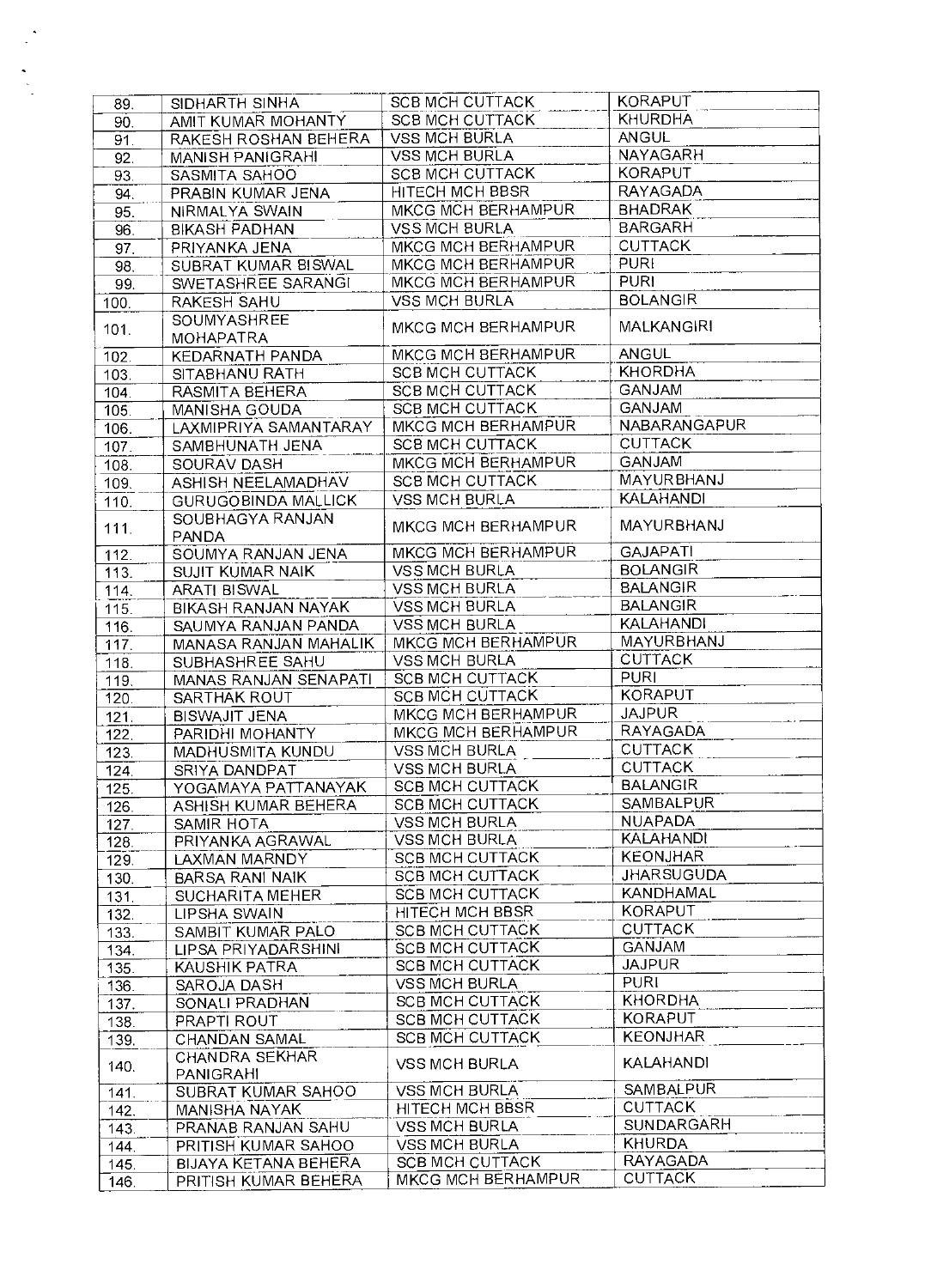| 147.               | ANIL KUMAR JENA                       | <b>MKCG MCH BERHAMPUR</b> | <b>JAJPUR</b>                                     |
|--------------------|---------------------------------------|---------------------------|---------------------------------------------------|
| 148.               | JITENDRA NATH BEHERA                  | MKCG MCH BERHAMPUR        | <b>BALASORE</b>                                   |
| 149.               | LINENDRA KUMAR SAHU                   | <b>VSS MCH BURLA</b>      | <b>SUBARNAPUR</b>                                 |
| $\overline{150}$ . | <b>ARPITA DEBASHREE</b>               | <b>SCB MCH CUTTACK</b>    | <b>KHURDA</b>                                     |
| 151.               | PRABHU PRASAD PATNAIK                 | MKCG MCH BERHAMPUR        | <b>GANJAM</b>                                     |
| $\overline{1}$ 52. | CHAITALI PATNAIK                      | MKCG MCH BERHAMPUR        | <b>KHORDHA</b>                                    |
| 153.               | SHARADA PRIYADARSHI<br><b>SWAIN</b>   | MKCG MCH BERHAMPUR        | <b>PURI</b>                                       |
| 154.               | SITHAL DALAI                          | MKCG MCH BERHAMPUR        | <b>GAJAPATI</b>                                   |
| 155.               | SOUMYASHREE GHOSH                     | <b>SCB MCH CUTTACK</b>    | <b>HEALTH &amp; FAMILY</b><br><b>WELFARE DEPT</b> |
| 156.               | SWADHEEN PANDA                        | HI TECH MCH BBSR (MGT)    | <b>KORAPUT</b>                                    |
| 157.               | RAMKRUSHNA BEHERA                     | MKCG MCH BERHAMPUR        | <b>BALANGIR</b>                                   |
| 158.               | SUSHANTA SEKHAR                       | <b>SCB MCH CUTTACK</b>    | <b>BALASORE</b>                                   |
|                    | <b>PANDA</b>                          | <b>MKCG MCH BERHAMPUR</b> | <b>KHURDHA</b>                                    |
| 159.               | TATTWADARSHI SAHOO                    | HI TECH MCH BBSR (MGT)    | <b>KHORDHA</b>                                    |
| 160.               | RAKESH PANDA<br>PALLAVI PRIYADARSHINI | MKCG MCH BERHAMPUR        | <b>KHURDA</b>                                     |
| 161.               |                                       | <b>HITECH MCH BBSR</b>    | <b>GANJAM</b>                                     |
| 162.               | SANGITA RANI PRADHAN                  |                           | <b>KALAHANDI</b>                                  |
| 163.               | SUSRI SAGARIKA SAHU                   | HITECH MCH BBSR           | MAYURBHANJ                                        |
| 164.               | SUDIPTA ROUT                          | <b>HITECH MCH BBSR</b>    | <b>KANDHAMAL</b>                                  |
| 165.               | NILAKANTHA BEHERA                     | <b>SCB MCH CUTTACK</b>    |                                                   |
| 166.               | SAUMYA RANJAN PATRA                   | HI TECH MCH BBSR (MGT)    | <b>RAYAGADA</b>                                   |
| 167.               | PRIYAMBADA<br>PRIYADARSHINI           | MKCG MCH BERHAMPUR        | <b>KENDRAPARA</b>                                 |
| 168.               | SATISH CHANDRA PADHAN                 | <b>VSS MCH BURLA</b>      | <b>BALANGIR</b>                                   |
| 169.               | SUDHANSHU SEKHAR<br><b>SAHOO</b>      | HITECH MCH BBSR           | <b>NUAPADA</b>                                    |
| 170.               | SWAYAMPRAVA SASMAL                    | MKCG MCH BERHAMPUR        | <b>KORAPUT</b>                                    |
| 171.               | SWOPNA SUSMITA MAJHI                  | MKCG MCH BERHAMPUR        | <b>ANGUL</b>                                      |
| 172.               | BRIGHT SIMON SAHOO                    | MKCG MCH BERHAMPUR        | <b>BALANGIR</b>                                   |
| 173.               | SAMPADA MOHANTY                       | MKCG MCH BERHAMPUR        | <b>KHURDA</b>                                     |
| 174.               | SUSEN KUMAR PATRO                     | MKCG MCH BERHAMPUR        | <b>KORAPUT</b>                                    |
| 175.               | SOUMYA SUSREETA<br><b>PUROHIT</b>     | HITECH MCH BBSR           | <b>JHARSUGUDA</b>                                 |
| 176.               | <b>BHAGYASRI PRADHAN</b>              | <b>SCB MCH CUTTACK</b>    | <b>SUNDARGARH</b>                                 |
| 177.               | <b>TARINI PRASAD MOHANTY</b>          | HI TECH MCH BBSR (MGT)    | <b>KORAPUT</b>                                    |
| 178.               | MANGAL MOHAN<br><b>MAHAPATRA</b>      | MKCG MCH BERHAMPUR        | <b>GANJAM</b>                                     |
| 179.               | SATYABRATA JENA                       | HITECH MCH BBSR           | <b>SUNDERGARH</b>                                 |
| 180.               | SPANDAN NAYAK                         | <b>HITECH MCH BBSR</b>    | <b>KANDHAMAL</b>                                  |
| 181.               | <b>HARAPRIYA MOHANTY</b>              | <b>MKCG MCH BERHAMPUR</b> | <b>BALASORE</b>                                   |
| 182.               | PAULIN PRADHAN                        | <b>SCB MCH CUTTACK</b>    | <b>CUTTACK</b>                                    |
| 183.               | <b>ABHISHEK DASH</b>                  | <b>VSS MCH BURLA</b>      | SAMBALPUR                                         |
| 184.               | <b>SUJIT KUMAR</b>                    | <b>SCB MCH CUTTACK</b>    | <b>CUTTACK</b>                                    |
| 185.               | SRABANI SUDHA BARSI                   | <b>SCB MCH CUTTACK</b>    | <b>MALKANGIRI</b>                                 |
|                    | <b>ROUT</b><br>ASIMA KANTI MINJ       | <b>VSS MCH BURLA</b>      | <b>SAMBALPUR</b>                                  |
| 186.               | PRIYAMBADA SINGH                      | <b>VSS MCH BURLA</b>      | <b>KORAPUT</b>                                    |
| 187                |                                       |                           |                                                   |
| 188.               | CHOUDHURY JASMINE<br><b>MOHAPATRA</b> | <b>SCB MCH CUTTACK</b>    | <b>CUTTACK</b>                                    |
| 189.               | CHINMAY KUMAR DALAI                   | <b>VSS MCH BURLA</b>      | <b>CUTTACK</b>                                    |
| 190.               | <b>PARUL PREETY</b>                   | <b>SCB MCH CUTTACK</b>    | <b>BARGARH</b>                                    |
| 191.               | PRAMILA KUMARI JHODIA                 | <b>VSS MCH BURLA</b>      | <b>KORAPUT</b>                                    |
| 192.               | PREETAM PRATYUSH<br><b>DASH</b>       | <b>MKCG MCH BERHAMPUR</b> | <b>GANJAM</b>                                     |
| 193                | <b>BARSHA RANI BEHERA</b>             | MKCG MCH BERHAMPUR        | <b>GANJAM</b>                                     |
| 194                | YUDHISTHIR BADKA                      | <b>MKCG MCH BERHAMPUR</b> | <b>BALANGIR</b>                                   |
| 195.               | <b>GAYATRI DEVI PALO</b>              | HI TECH MCH BBSR (MGT)    | <b>MAYURBHANJ</b>                                 |
| 196.               | PRATYAUSH KUMAR<br><b>MOHANTY</b>     | HI TECH MCH BBSR (MGT)    | <b>SUNDARGARH</b>                                 |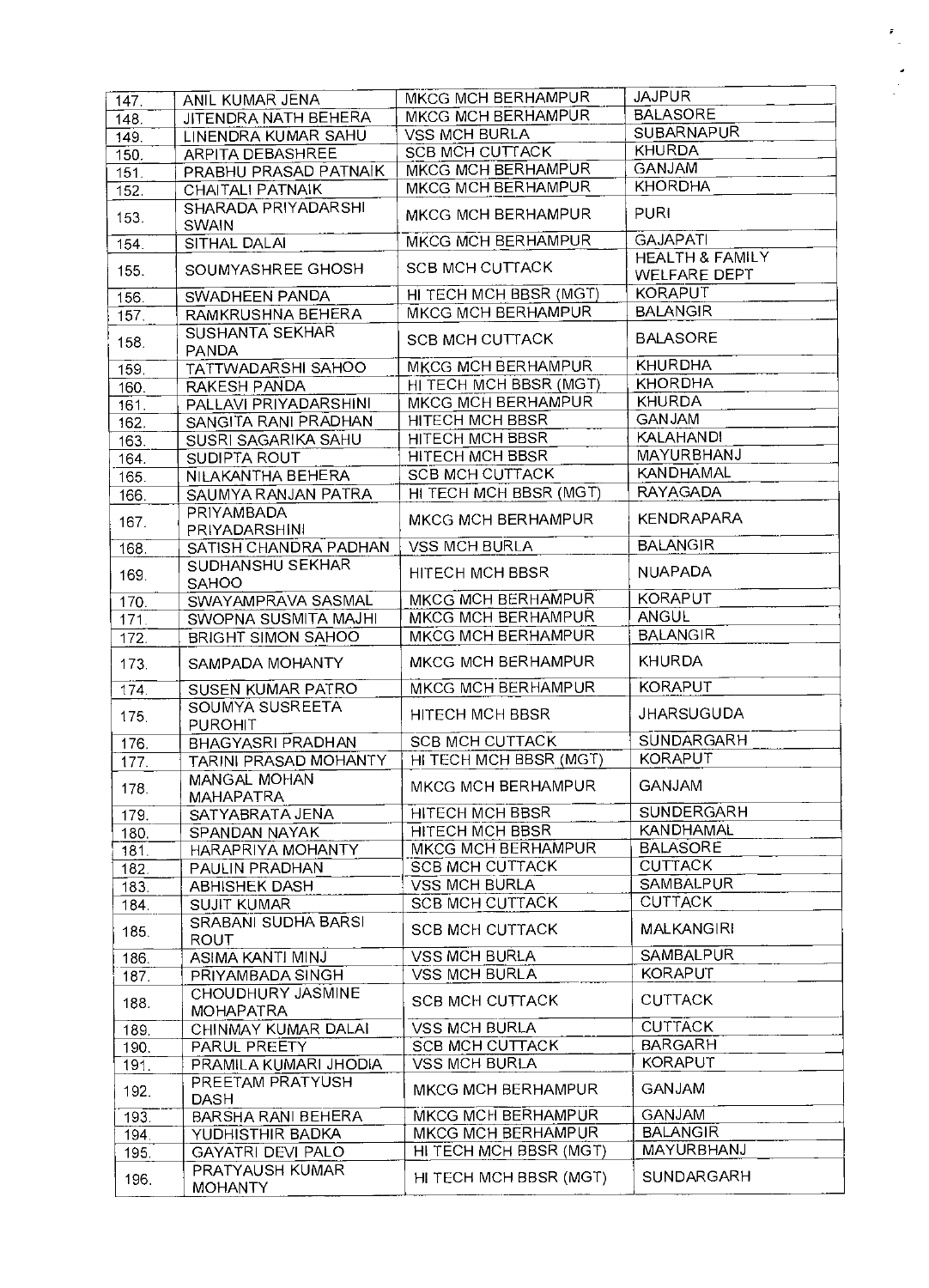| 197. | ROHAN PATTANAIK                         | <b>SCB MCH CUTTACK</b> | <b>CUTTACK</b>   |
|------|-----------------------------------------|------------------------|------------------|
| 198. | ASHISA KUMAR DAS                        | MKCG MCH BERHAMPUR     | <b>CUTTACK</b>   |
| 199. | <b>SURAJ KUMAR BHOI</b>                 | MKCG MCH BERHAMPUR     | <b>BALANGIR</b>  |
| 200. | <b>SURUCHI SMITA NAIK</b>               | <b>VSS MCH BURLA</b>   | <b>KHORDA</b>    |
| 201. | SHAKTI PRASAD BEHERA                    | <b>HITECH MCH BBSR</b> | <b>KHURDHA</b>   |
| 202. | SONALI MARGARET SOY                     | MKCG MCH BERHAMPUR     | <b>BALANGIR</b>  |
| 203. | KABITA TRIPATHY                         | MKCG MCH BERHAMPUR     | <b>BOLANGIR</b>  |
| 204. | PRIYAMBADA BARIK                        | HITECH MCH BBSR        | <b>BALESORE</b>  |
| 205. | SIMONA GOND                             | MKCG MCH BERHAMPUR     | <b>KORAPUT</b>   |
| 206. | DEBRAJ SAHOO                            | <b>SCB MCH CUTTACK</b> | <b>BHADRAK</b>   |
| 207. | SUSHREE PRAJNA SWAIN                    | <b>SCB MCH CUTTACK</b> | <b>CUTTACK</b>   |
| 208. | KALICHARAN KISKU                        | <b>VSS MCH BURLA</b>   | SAMBALPUR        |
| 209. | <b>DEBASHISH KUMAR</b><br><b>BISWAL</b> | VSS MCH BURLA          | <b>BARGARH</b>   |
| 210. | SUDIPTA KUMARI ONKAR                    | MKCG MCH BERHAMPUR     | <b>GAJAPATI</b>  |
| 211. | MANAS RANJAN SAMAL                      | SCB MCH CUTTACK        | <b>KALAHANDI</b> |
| 212. | DEBABRATA BARIK                         | MKCG MCH BERHAMPUR     | <b>KEONJHAR</b>  |
| 213. | SOUMYA SWAGATIKA                        | <b>VSS MCH BURLA</b>   | <b>SAMBALPUR</b> |
| 214. | <b>SUBHASIS SASMAL</b>                  | HI TECH MCH BBSR (MGT) | <b>KHURDHA</b>   |
| 215. | SHWETLANA PANDA                         | <b>VSS MCH BURLA</b>   | SAMBALPUR        |
| 216. | ADYASHA ANINDITA<br><b>PANDA</b>        | MKCG MCH BERHAMPUR     | <b>GANJAM</b>    |
| 217. | SIGMA SATAPATHY                         | MKCG MCH BERHAMPUR     | <b>GANJAM</b>    |
| 218. | BIBEKANANDA SINGH                       | <b>VSS MCH BURLA</b>   | SUNDERGARH       |
| 219. | <b>SMITASHREE</b><br>CHHUALSINGH        | MKCG MCH BERHAMPUR     | <b>PURI</b>      |
| 220. | RITESH RANJAN BEHERA                    | <b>VSS MCH BURLA</b>   | <b>DEOGARH</b>   |
| 221. | YOGYATA RANI KUMBHAR                    | <b>VSS MCH BURLA</b>   | SAMBALPUR        |
| 222. | <b>ABHIJIT SAHOO</b>                    | <b>SCB MCH CUTTACK</b> | <b>CUTTACK</b>   |
| 223. | SATYAJIT RAYSAMANTA                     | <b>SCB MCH CUTTACK</b> | <b>BALASORE</b>  |
| 224. | SUMAN NANDA                             | <b>VSS MCH BURLA</b>   | <b>DHENKANAL</b> |
| 225. | AJAYA KUMAR BEHERA                      | MKCG MCH BERHAMPUR     | <b>BALASORE</b>  |

 $\sqrt{20}$  $\sqrt{8}$  $04$ 

Additional Chief Secretary to Government<br>Memo No l 8 306 /H., Dated: 0y - 8 70 pm

 $\frac{18-306}{14}$  Mean Dated:  $\frac{18}{14}$  Copy forwarded to the Director, Health Services, Odisha / Director, Public Health, Odisha / Director, Medical Education & Training, Odisha / All CDM & PHOs, Odisha for information and necessary action.

 $\omega_{\mathbb{Z}_{n}}$ ©≥\້<br>overnment

Memo No  $\sqrt{8-30}$  /H., Dated:  $0$  /  $\sim$   $8-20$   $\frac{\text{Joint Secretary of the image}}{20}$ Copy forwarded to Dean & Principal and Superintendents of all Medical Colleges with a request to relieve the above doctors immediately.

**AUCALLET20**<sup>2</sup><br>int Secretary to Government

Memo No the Secretary to Government<br>Copy forwarded to All Collectors & District Magistrates, Odisha for information and necessary action. They are requested to make necessary logistics arrangement for the purpose.

za<br>2020

Joint Secretary to Government